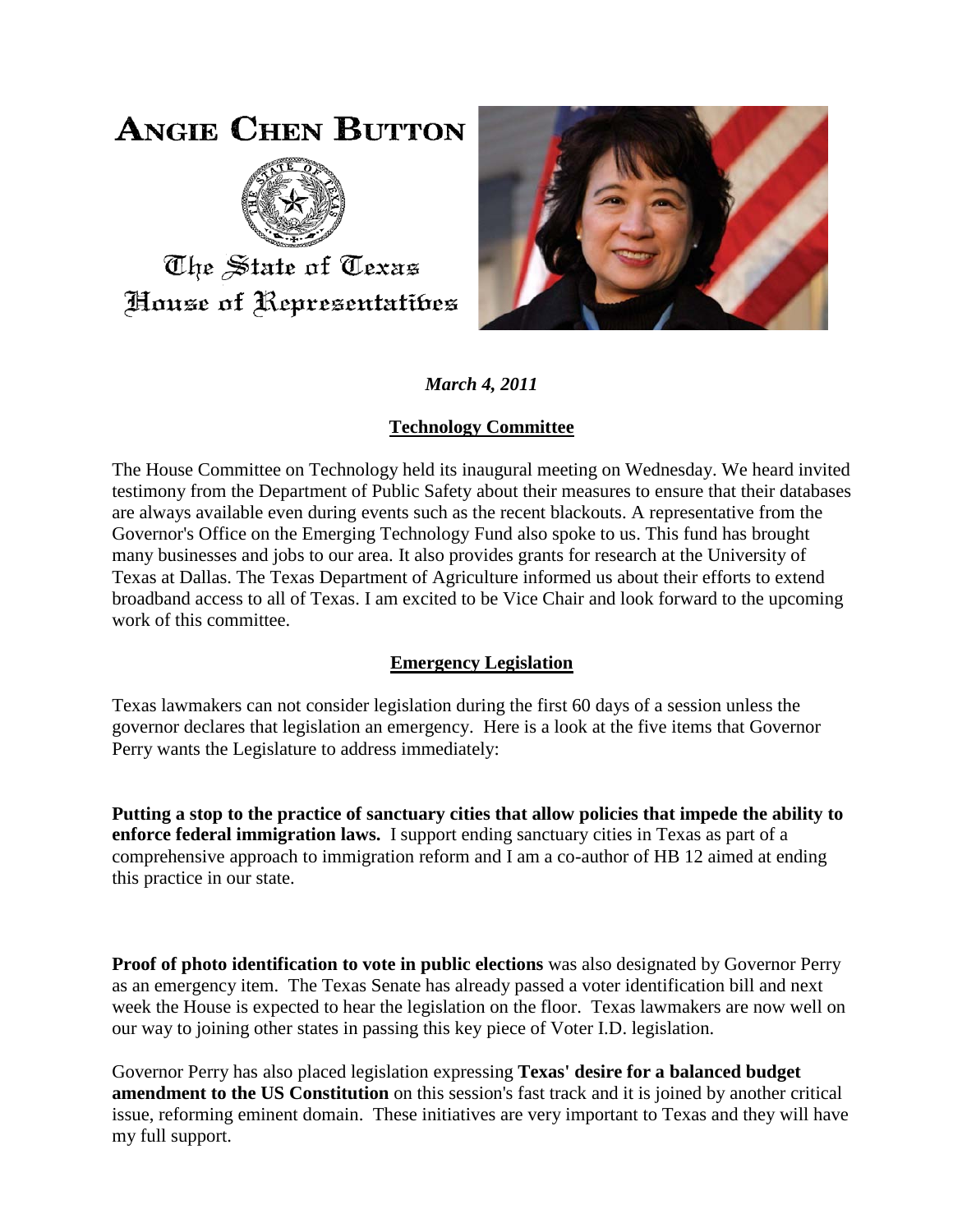Additionally, Governor Perry has placed on the emergency items, legislation **requiring informed consent be given before a women receives a voluntary abortion.** HB 12 was heard on the House Floor Wednesday and late into the night on Thursday. Informed consent legislation has already passed the Senate and has passed second reading in the House. I expect it to be passed on third reading Monday morning.

### **The Budget**

Although emergency items will be the first bills heard on the floor, I assure you that the state budget is not taking the backburner. As a member of the Appropriations committee, we are meeting from early in the morning until late into the evening to work through the many details of the budget process. Yesterday morning the full committee heard testimony from Comptroller Susan Combs to fully discuss the projected \$4.3 billion deficit for the current biennium. The Legislature, has very limited options: the use of the Rainy Day Fund, further reductions and cuts to spending, or deferring payments into the next biennium.

According to Comptroller Combs, "I don't know how you can get to \$4.3 billion in cuts." She warned that even if the recession ends, that doesn't mean revenues will return to levels seen in 2005, when the Texas economy was booming.

Although the Comptroller stated that the recession that began in 2007 was the worst since the Rainy Day Fund was created, she warned that lawmakers should think about the next four years, not just the next two, when considering how much of the fund to spend or how to fix a business tax that has never raised as much money as expected. She also pointed out that if lawmakers did not make funds available to cover the deficit, she is obligated under the state constitution to borrow money from the Rainy Day Fund to pay the state's bills.

Any move to use the Rainy Day Fund would have to be approved by two-thirds of the House.

#### **Friendly Faces from Home**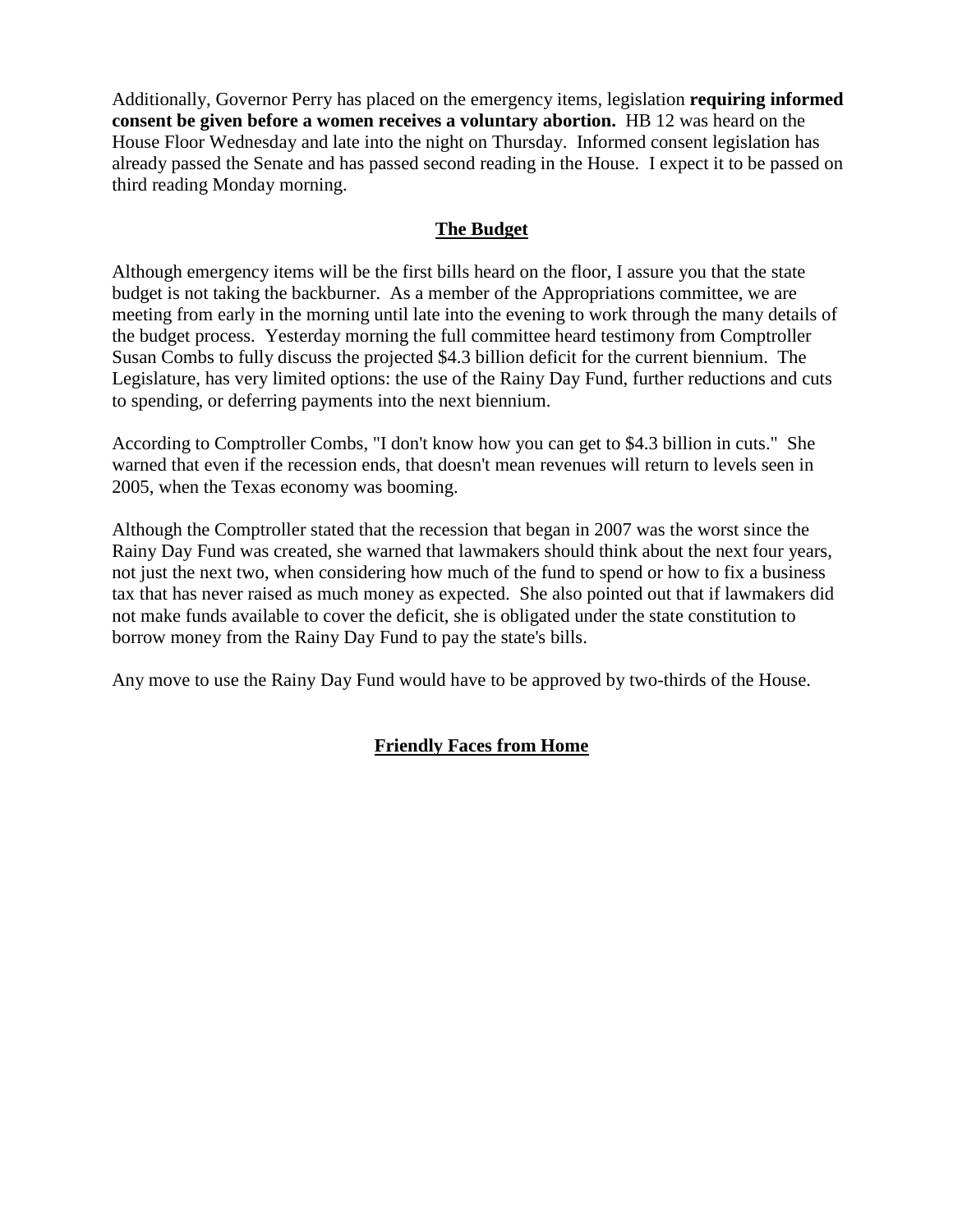

**Austin College senior Alyssa Lee of Richardson visited the Capitol along with her classmates this week to discuss issues affecting college students.**



**Thursday was Republican Women's Day at the Capitol. I was able to meet and have lunch with these fine Richardson Women. Here I am with Nancy Sanders, Kathy Thomas, and Kerry Gaines.**

After leaving the Capitol at 10:00 pm last night, I caught a 6:30 am flight to flight back to House District 112 this morning. I stepped off the plane and began discussing issues with constituents. It feels good to be home! We had a wonderful session of roundtable meetings today and I look